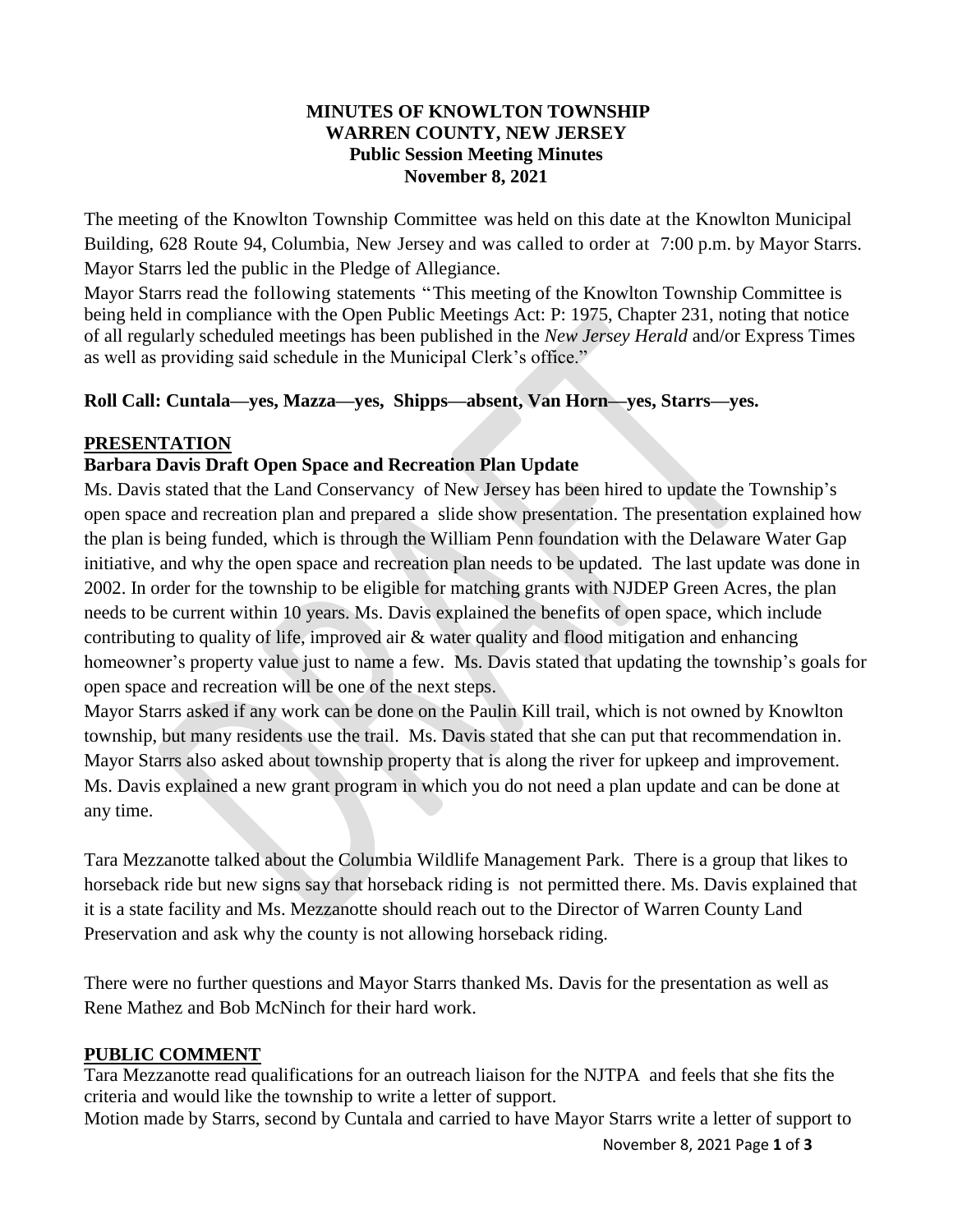have Tara Mezzanotte be the NJTPA outreach liaison.

## **DEPARTMENT REPORTS RESOLUTIONS**

# **2021-97- Resolution Approving Payment of Vouchers**

BE IT RESOLVED, by the Mayor and Committee of the Township of Knowlton, Warren County, New Jersey, that all claims attached are hereby approved as reasonable and proper claims against the Township of Knowlton.

THEREFORE, BE IT RESOLVED that approval for payment is hereby given to the Chief Financial Officer to pay said claims, subject to the availability of funds.

M**otion made by Cuntala, second by Van Horn and approved by roll call vote: Cuntala—yes, Mazza—yes, Shipps—absent, Van Horn—yes, Starrs—yes resolution 2021-97.**

## **New Business**

## **Revised Soil Exportation Ordinance**

Attorney St. Angelo revised the Ordinance which is meant for soil exportation over 100 cubic yards. The ordinance just simply states that if you are going to sell or give away soil, you need to get a permit and prove that the soil is clean. Permit is \$100 plus \$10 per 1,000 yards over the 100 cubic yards.

Since no changes were made the ordinance was introduced. Motion made by Starrs, second by Cuntala and approved by roll call: Cuntala—yes, Mazza—yes Shipps—absent, Van Horn—yes, Starrs—yes to Ordinance 2021-13.

#### **Old Business**

#### **F&R Use of Reservoir in Village of Delaware**

Fire & Rescue has confirmed that they are not interested in taking over possession of the reservoir in the village of Delaware. Discussion took place regarding the flooding that is caused by the reservoir in the village. Since it is not township owned, the township is to take no responsibly for the upkeep of the reservoir.

#### **CORRESPONDENCE**

Clerk Shipps needs confirmation to pay a Tru-green bill that was for vegetation. Mayor Starrs stated that she approved that for the baseball fields a Tunnel Field. Vegetation treatment will be on a as need basis.

Clerk Shipps also explained that the silent beacon did not work and is requested for the security quote be put back on the next meeting for discussion. Committee agreed.

#### **MEETING MINUTES**

September 13, 2021 Public Session Meeting Minutes Motion made by Cuntala, second by Starrs and carried to approve September 13, 2021 Public Session Meeting minutes.